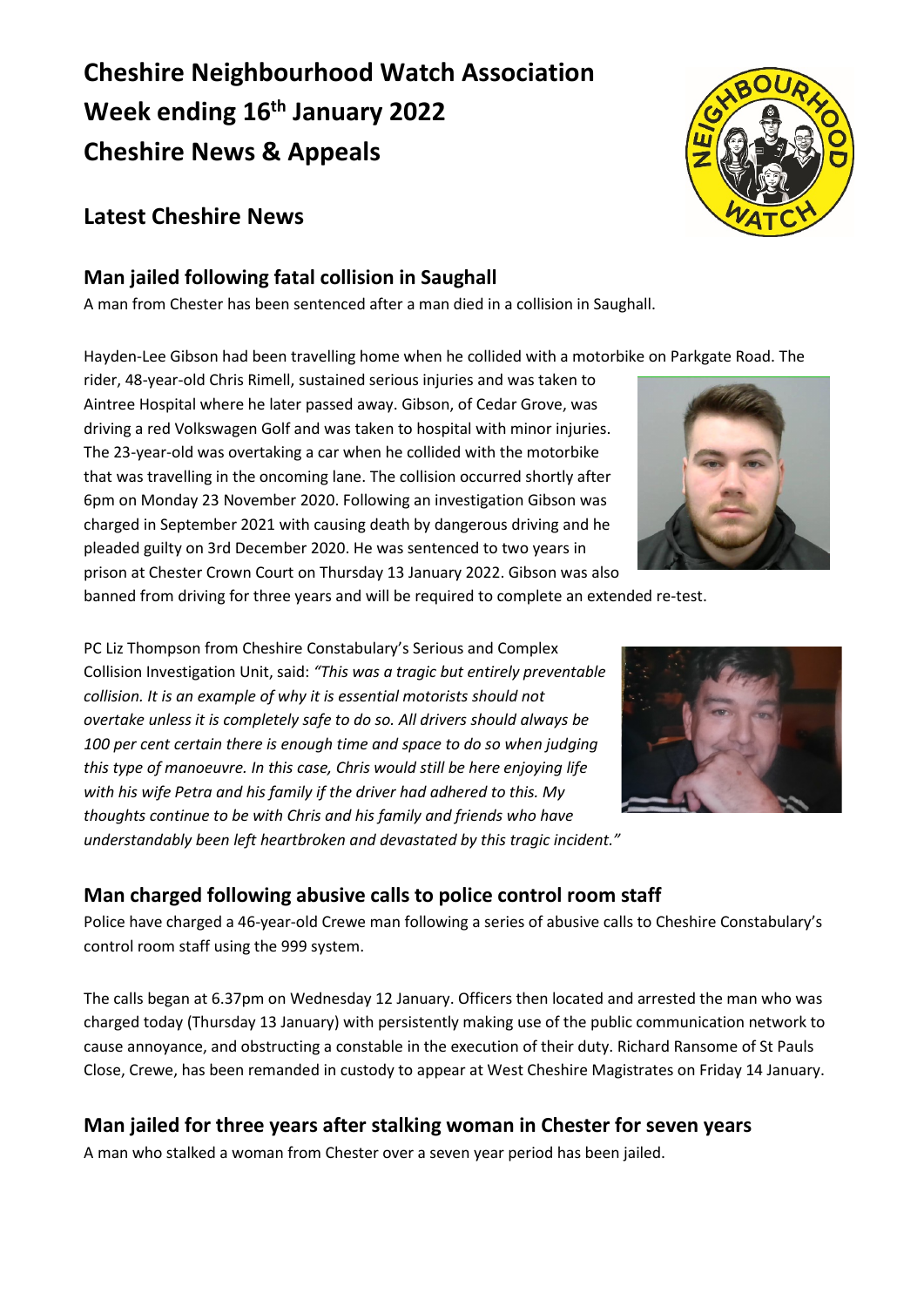Satish Kumar, of Old Hawkhill in Dundee, contacted the 26-year-old via Facebook after they both studied at Leeds University between 2013 and 2016. For two years the 29 year-old sent her numerous messages until she blocked him. In November 2018 to January 2020 Kumar then began sending messages to her friends in an attempt to speak to her. On one occasion he told the friend he was on a train to Chester to meet her and in another message he said he was waiting outside her workplace. On Sunday 10 October 2021 Kumar travelled to where her family lived and stopped a stranger in the street who then contacted her on social media. Kumar also attended to a pub in



the area to enquire about her and her family. He visited the pub over three weeks with a card and chocolates. Kumar was reported to police the same day and subsequently charged. He pleaded guilty to stalking with fear of violence and was sentenced to three years after appearing at Chester Crown Court on Monday 10 January 2022. Kumar has also been given an indefinite restraining order. On sentencing Kumar Judge Simon Berkson said he was 'in the highest category of harm and culpability' and told him he was 'the definition of a stalker'.

DI Danielle Knox, from Chester Local Policing Unit, said: *"Kumar developed an infatuation with the victim despite never having a face-to-face conversation with her. After seeing her at university he found her on social media and repeatedly messaged her. After she blocked him he then travelled the country to speak to her friends and family to try and get her to be in a relationship with him, even attending her work and speaking to her colleagues on numerous occasions. Kumar began telling his family the pair were in a relationship and inviting them to Chester to meet her which eventually led to him being reported and arrested. During his police interview he continued to believe they were a couple telling officers they were meant to get married and have children. His obsession was very apparent and it was clear he would never stop until the police became involved. The victim endured seven years of Kumar's stalking and simply wanted it to go away. She realised his behaviour was a criminal offence and sought support by reporting it to police and he was swiftly arrested. I hope this highlights the behaviours of stalking to perpetrators and victims and I would encourage anyone who feels they are a victim of this crime to report it to police straight away."*

If you feel you have been a victim of stalking please contact Cheshire Constabulary [online.](https://www.cheshire.police.uk/)

## **Latest Cheshire Appeals**

#### **Appeal for information following robbery in Crewe**

Police in Crewe are appealing for witnesses and video footage a robbery in the town.

At around 7.40am on Monday 10 January a 17-year-old girl was walking on the footpath between Henry Street and Greystone Park when she was approached from behind by an unknown man. The man grabbed the victim before stealing her mobile phone, a red iPhone 13, and running off behind the Jehovah Witness building at the bottom of Greystone Park. The suspect was described a white man, in his 30's or 40's, around 5' 4" tall and of medium build; he was wearing all black clothing. Enquiries in relation to the incident are ongoing and officers are keen to hear from anyone with any information which may aid the investigation.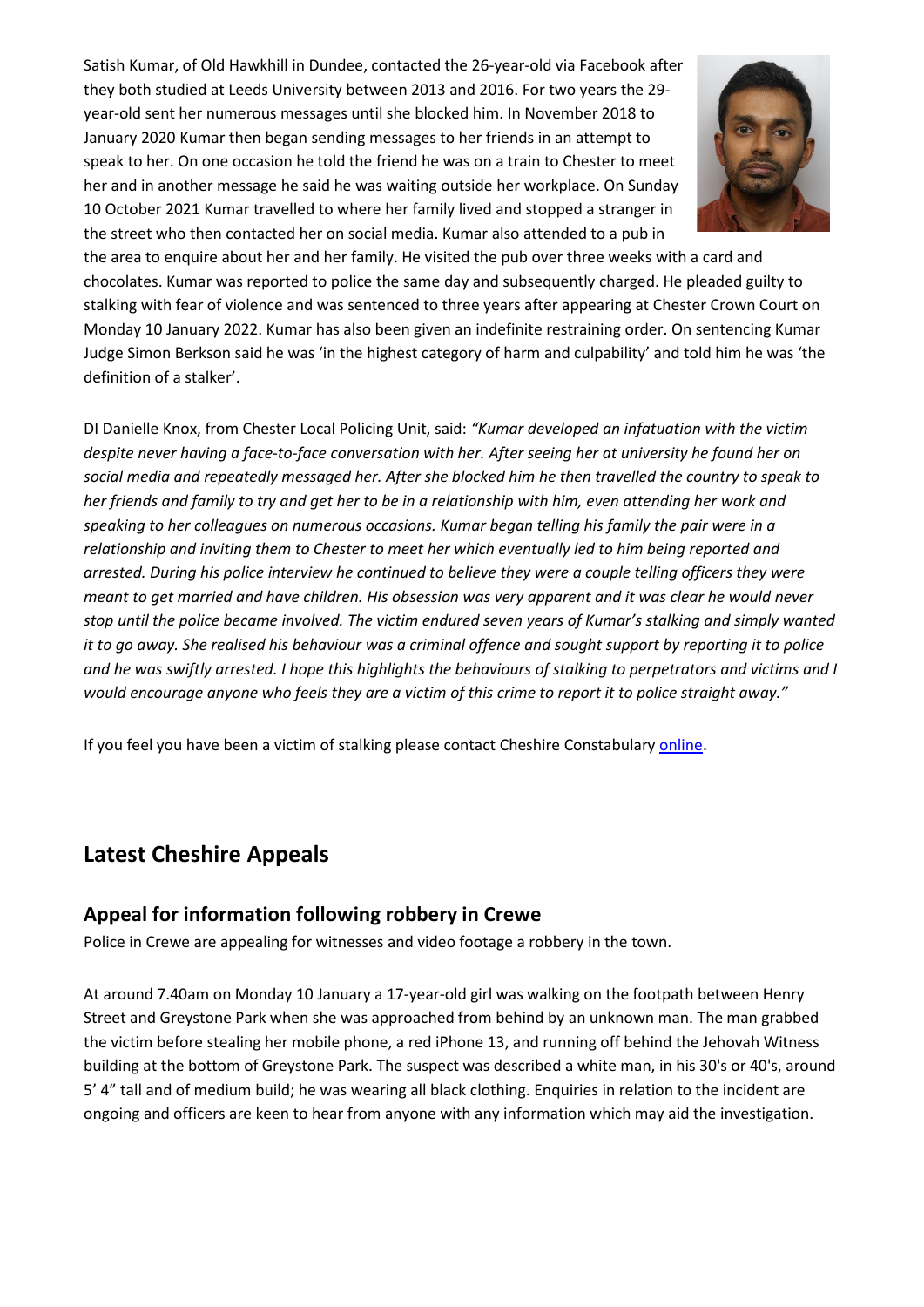PC Matthew Steele from Crewe Local Policing Unit, said: *"Enquiries in relation to this incident are ongoing and we are committed doing all that we can to trace the person responsible. As part of our investigation we are keen to hear from anyone who was in the area at the time of the incident and believes they may have witnessed anything suspicious. The same goes for anyone with any video footage that may be relevant to our investigation. I'd urge anyone with any information, no matter how small, to get in touch."*

Anyone with information or CCTV footage that may help the ongoing investigation should contact Cheshire Police on 101, or a[t https://www.cheshire.police.uk/tua,](https://www.cheshire.police.uk/tua) quoting IML 1174287. Information can also be reported anonymously, via Crimestoppers, on 0800 555 111.

## **CCTV image released in connection with an assault in Warrington town centre**

Police investigating an assault in Warrington town centre have released a CCTV image of a man they would like to speak to.

A 19-year-old local man was punched and kicked to the head on Bridge Street at around 4.30am on Wednesday 29 December 2021. He was taken to Warrington Hospital with a cut to the back of his head. A fight occurred involving a group of men at the time of the assault. An 18-year-old man from Warrington has been arrested on suspicion of assault and has been released on conditional bail.

PC Lyndsey Travis, from Warrington local policing unit, said: *"Since the assault took place we have been speaking to numerous witnesses and reviewing CCTV footage. As part of those enquiries we're keen to speak to this man in the image as he may be able to assist further with the investigation. If you know who might be or have any information about the assault please get in touch. I would also appeal directly to the man in the photo to get in touch."*



If you can provide information please contact Cheshire Constabulary [online](https://www.cheshire.police.uk/) quoting IML 1166084. Information can also be provided anonymously by calling Crimestoppers on 0800 555 111.

### **Police appeal for witnesses following racially aggravated hate crime in Chester**

Police are appealing for witnesses following a racially aggravated hate crime in Chester.

At 6.05pm on 6 January a woman was walking down Brook Street, away from the city centre, when a black taxi cab drove past and the driver shouted at her using a racist slur before driving off. The taxi driver was described as male and white.

PC David Griffiths said: *"We take all reports of hate crime extremely seriously and will act on any incidents of this nature. This type of behaviour is never acceptable and caused the victim to become quite distressed by the comment made by the taxi driver as he drove past. There were lots of people in the area at the time, and I'd urge anyone who witnessed this, or has dash cam footage, to contact us so that we can find the person responsible."*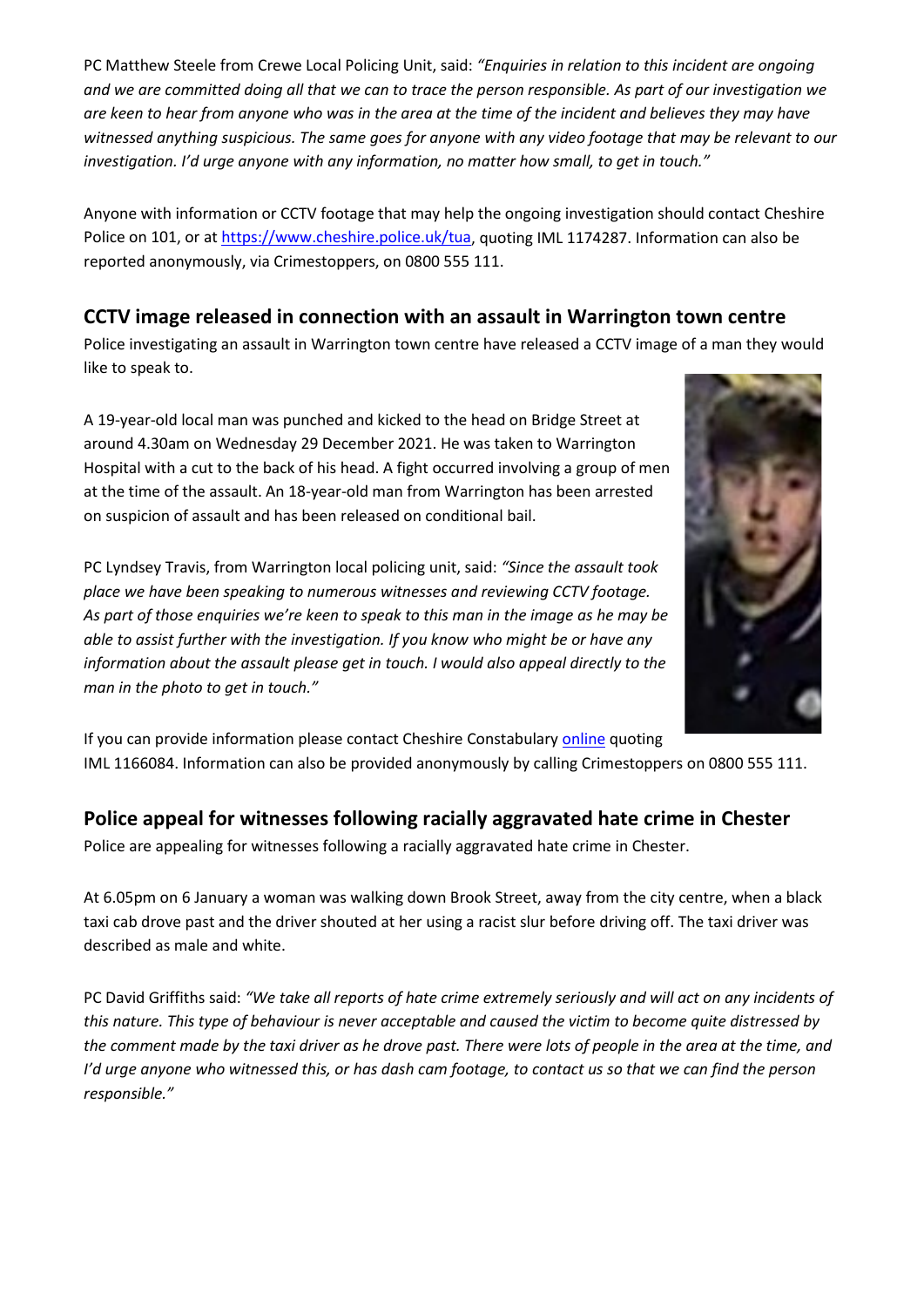Anyone with information should contact Cheshire Police on 101 or via the Cheshire Police website quoting IML 1171901. Alternatively information can be given anonymously by contacting Crimestoppers on 0800 555 111.

#### **Police appeal for witnesses following fatal collision on the M6 in Cheshire**

Police are appealing for witnesses and video footage following a fatal collision on the M6 in Cheshire.

At 4.41pm on Tuesday 11 January police were called to reports of a serious collision on the southbound carriageway between junction 17 to junction 16. Officers attended the scene and found that a white HGV had collided with the central reservation. Sadly the driver of the HGV, a man in his 60s, died at the scene. His next of kin have been informed. There were no other vehicles involved in the incident. Enquiries in relation to the incident are ongoing and officers are keen to hear from anyone who witnessed the collision, or anyone with any CCTV or dashcam footage which may aid the investigation. Anyone with any information is asked to call Cheshire police on 101 quoting IML 1175380 or report via [www.cheshire.police.uk/ro/report.](http://www.cheshire.police.uk/ro/report)

### **Appeal following an aggravated burglary in Latchford**

Detectives investigating an aggravated burglary in Warrington are appealing for information from members of the public.

Approximately four men forced their way into a house on Steers Close in Latchford. The men, armed with knives and screwdrivers, attacked two men inside. One of the men sustained an injury to his head that required hospital treatment. A quantity of jewellery was then stolen before the men got into a car and drove away from the address. The men are described as wearing black coloured clothing. The burglary took place at 7.25pm on Monday 10 January. Enquiries are ongoing and police are appealing for information that could assist with their investigation.

DS Tom Hall, from Warrington's proactive team, said: *"The investigation is ongoing with numerous enquiries underway to help find those who are responsible. While we continue with house-to-house and reviewing CCTV I am also appealing to residents in the area to come forward with information. I would also encourage people to check their own CCTV or dash cam footage to see if it features anything that could assist with the investigation."*

If you have information please contact Crimestoppers anonymously on 0800 555 111 or visit the Cheshire Constabulary [website](https://www.cheshire.police.uk/) quoting IML 1174772.

### **Information sought in connection with thefts of motorcycles in Widnes and**

#### **Runcorn**

Police investigating numerous thefts of motorcycles in Widnes and Runcorn are appealing for information from members of the public.

In the last three months there has been an increase in the bikes being stolen. The bikes are then believed to be used to commit crime and anti-social behaviour in the towns.

DC Jordan Trentini said: *"While we will have officers patrolling these areas I am keen for the public to come forward with information that could help in pursuing those involved that would help put a stop to this*